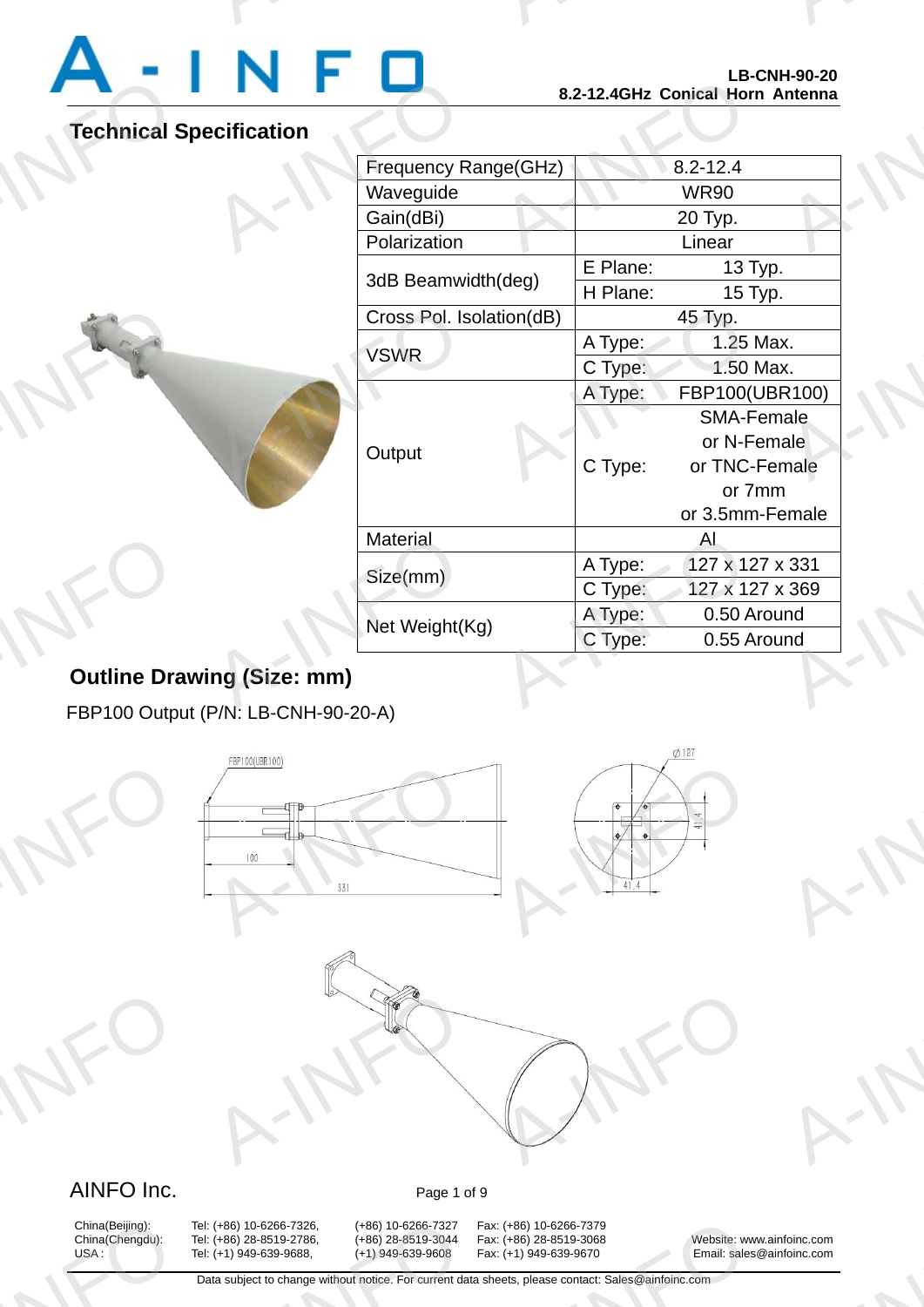

A-INFO

A-INFORMATION CONTINUES.

### SMA-Female Output (P/N: LB-CNH-90-20-C-SF)

For N-Female, TNC- Female, 7mm or 3.5mm-Female output outline drawing, please contact A-INFO.

A-INFORMATION CONTINUES.



SMA-Female Output with Round Mounting Bracket (Option, P/N: LB-CNH-90-20-MB) For N-Female, TNC- Female, 7mm or 3.5mm-Female output outline drawing, please contact A-INFO.



# China(Beijing):<br>China(Chengdu):<br>USA :

China(Beijing): Tel: (+86) 10-6266-7326, (+86) 10-6266-7327 Fax: (+86) 10-6266-7379 (+86) 10-6266-7326, (+86) 10-6266-7327<br>
(+86) 28-8519-2786, (+86) 28-8519-3044<br>
(+1) 949-639-9688, (+1) 949-639-9608<br>
ta subject to change without notice. For current da

:: (+86) 10-6266-7379<br>
:: (+86) 28-8519-3068<br>
:: (+1) 949-639-9670 Email: sales<br>
eets, please contact: Sales@ainfoinc.com

China(Chengdu): Tel: (+86) 28-8519-2786, (+86) 28-8519-3044 Fax: (+86) 28-8519-3068 Website: www.ainfoinc.com USA : Tel: (+1) 949-639-9688, (+1) 949-639-9608 Fax: (+1) 949-639-9670 Email: sales@ainfoinc.com Foinc.com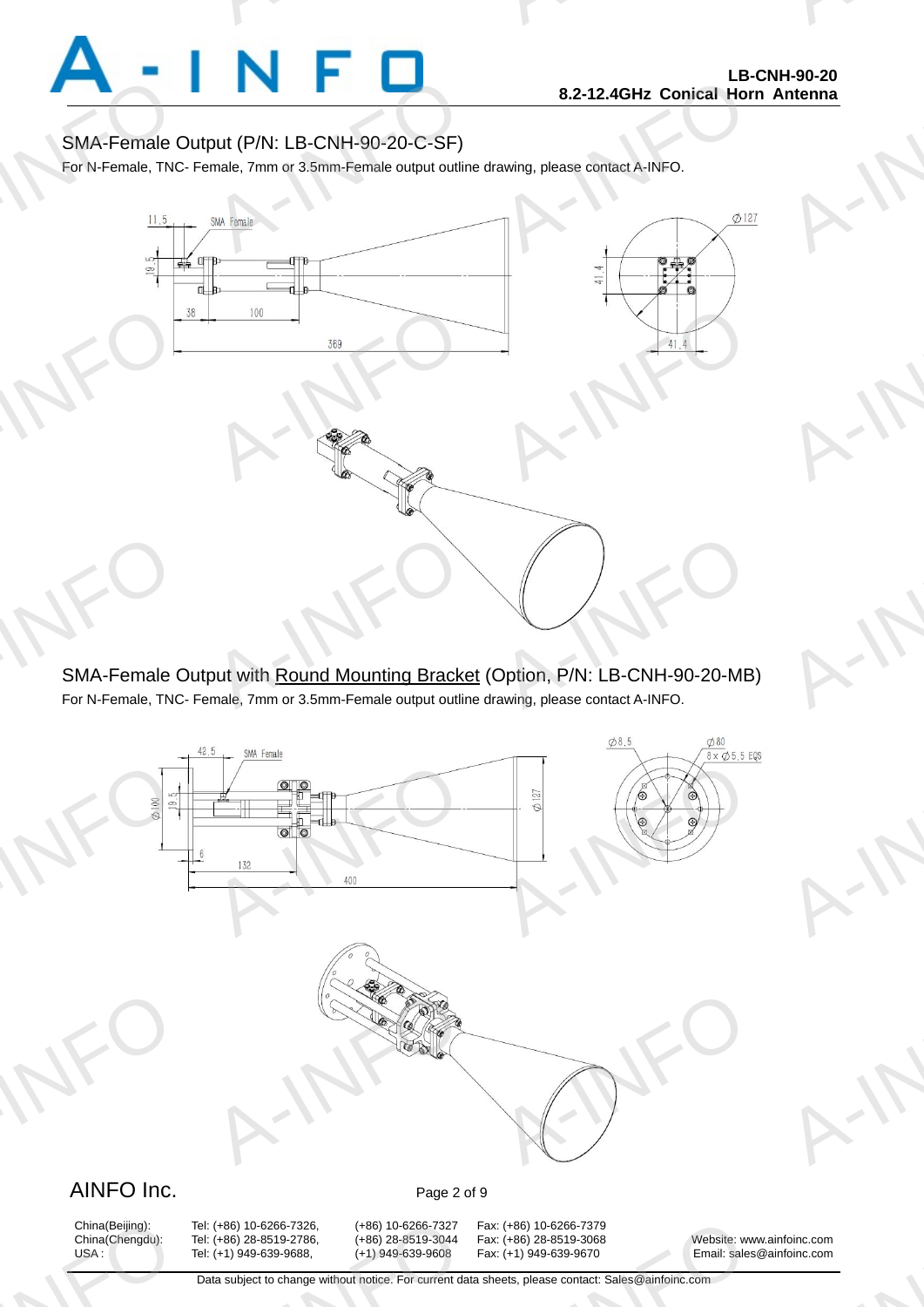

A-INFO

A-INFO

A-INFO

A-INFO

A-INFO

SMA-Female Output with L Type Mounting Bracket (Option, P/N: LB-CNH-90-20-MBL)

For N-Female, TNC- Female, 7mm or 3.5mm-Female output outline drawing, please contact A-INFO.

A-INFORMATION CONTINUES.





A-INFORMATION CONTINUES.



A-IFO

A-IFO



A-IFO

## AINFO Inc. Page 3 of 9

A-INFO

A-INFO

China(Beijing):<br>China(Chengdu):<br>USA :

(+86) 10-6266-7326, (+86) 10-6266-7327<br>
(+86) 28-8519-2786, (+86) 28-8519-3044<br>
(+1) 949-639-9688, (+1) 949-639-9608<br>
ta subject to change without notice. For current da

China(Beijing): Tel: (+86) 10-6266-7326, (+86) 10-6266-7327 Fax: (+86) 10-6266-7379<br>China(Chengdu): Tel: (+86) 28-8519-2786, (+86) 28-8519-3044 Fax: (+86) 28-8519-3068 :: (+86) 10-6266-7379<br>
:: (+86) 28-8519-3068<br>
:: (+1) 949-639-9670 Email: sales<br>
eets, please contact: Sales@ainfoinc.com

Website: www.ainfoinc.com USA : Tel: (+1) 949-639-9688, (+1) 949-639-9608 Fax: (+1) 949-639-9670 Email: sales@ainfoinc.com Foinc.com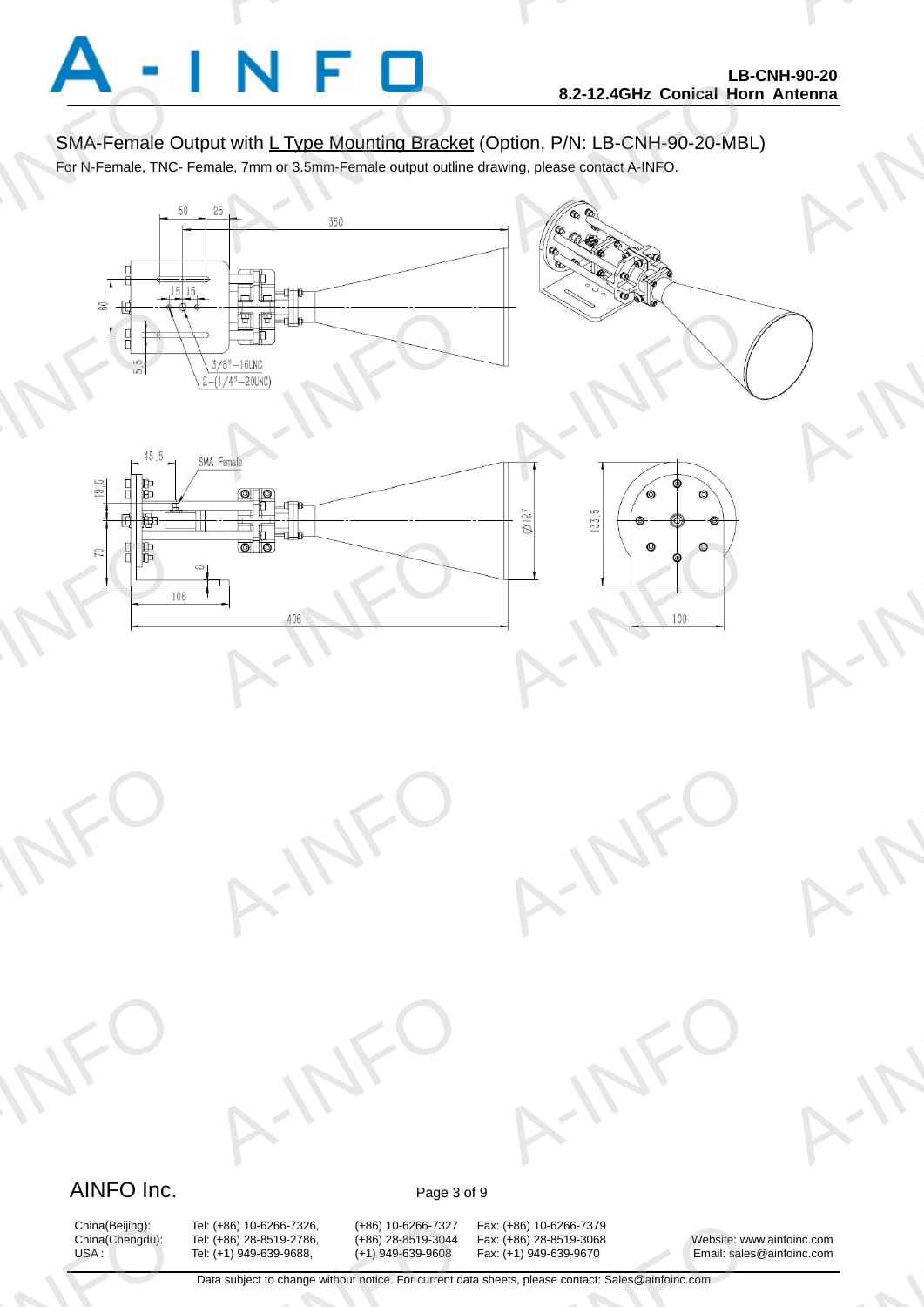

A-INFO

A-INFO

A-INFO

A-INFO

A-INFO

A-INFORMATION CONTINUES.

**Flange Drawing (Size: mm)** 



A-INFORM

# AINFO Inc. Page 4 of 9

China(Beijing):<br>China(Chengdu):<br>USA :

(+86) 10-6266-7326, (+86) 10-6266-7327<br>
(+86) 28-8519-2786, (+86) 28-8519-3044<br>
(+1) 949-639-9688, (+1) 949-639-9608<br>
ta subject to change without notice. For current da

China(Beijing): Tel: (+86) 10-6266-7326, (+86) 10-6266-7327 Fax: (+86) 10-6266-7379<br>China(Chengdu): Tel: (+86) 28-8519-2786, (+86) 28-8519-3044 Fax: (+86) 28-8519-3068

:: (+86) 10-6266-7379<br>
:: (+86) 28-8519-3068<br>
:: (+1) 949-639-9670 Email: sales<br>
eets, please contact: Sales@ainfoinc.com

Tel: (+86) 28-8519-2786, (+86) 28-8519-3044 Fax: (+86) 28-8519-3068 Website: www.ainfoinc.com<br>
Tel: (+1) 949-639-9608 Fax: (+1) 949-639-9670 Email: sales@ainfoinc.com USA : Tel: (+1) 949-639-9688, (+1) 949-639-9608 Fax: (+1) 949-639-9670 Email: sales@ainfoinc.com Foinc.com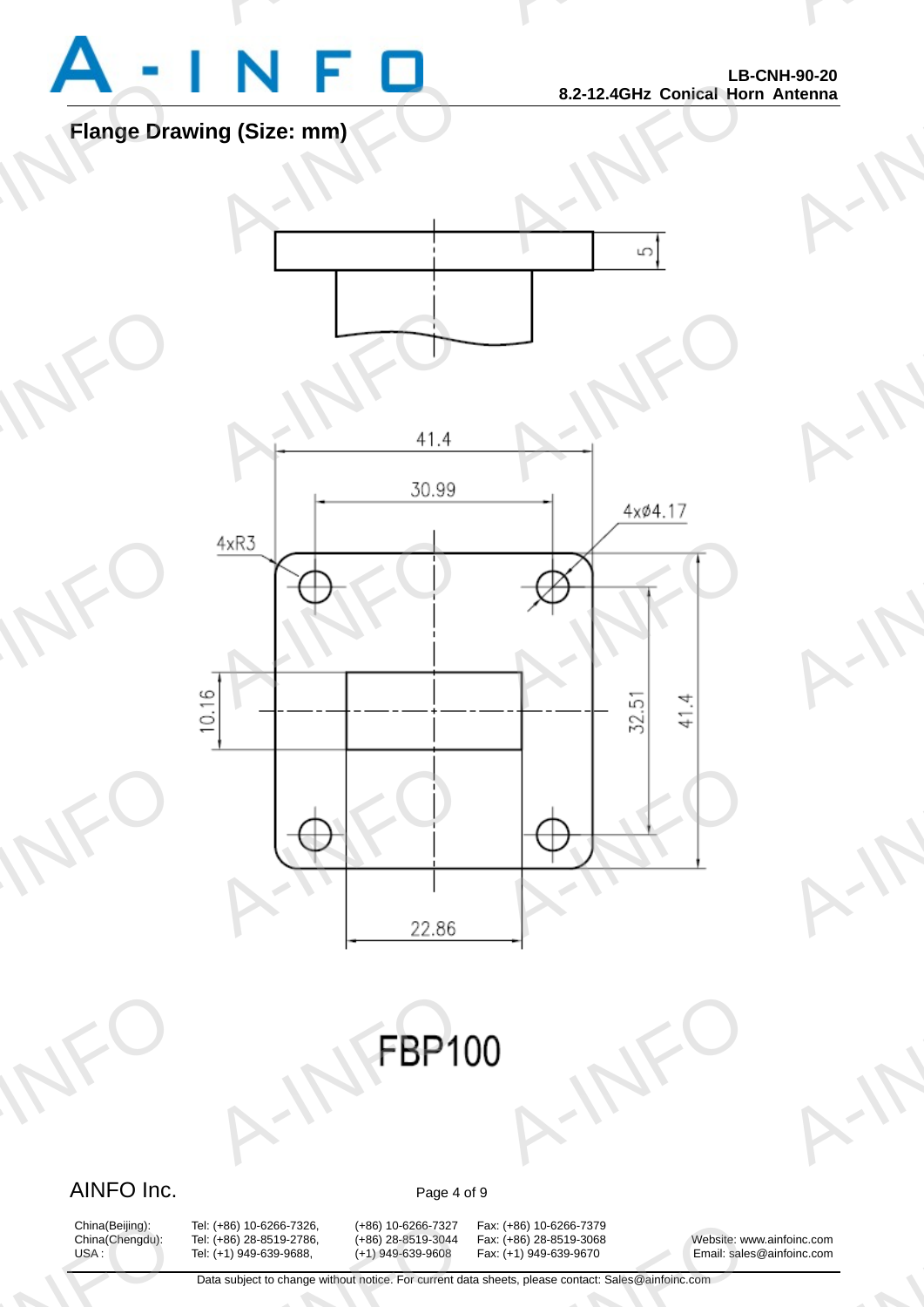# Test Result<br>1. Gain & An<br>2

A-INFORMATION CONTINUES.

A-INFO

A-INFO

A-INFO

A-INFORMATION CONTINUES.

### **Test Results**

**1. Gain & Antenna Factor** 





China(Beijing):<br>China(Chengdu):<br>USA :

(+86) 10-6266-7326, (+86) 10-6266-7327<br>
(+86) 28-8519-2786, (+86) 28-8519-3044<br>
(+1) 949-639-9688, (+1) 949-639-9608<br>
ta subject to change without notice. For current da

China(Beijing): Tel: (+86) 10-6266-7326, (+86) 10-6266-7327 Fax: (+86) 10-6266-7379

China(Chengdu): Tel: (+86) 28-8519-2786, (+86) 28-8519-3044 Fax: (+86) 28-8519-3068 Website: www.ainfoinc.com USA : Tel: (+1) 949-639-9688, (+1) 949-639-9608 Fax: (+1) 949-639-9670 Email: sales@ainfoinc.com Foinc.com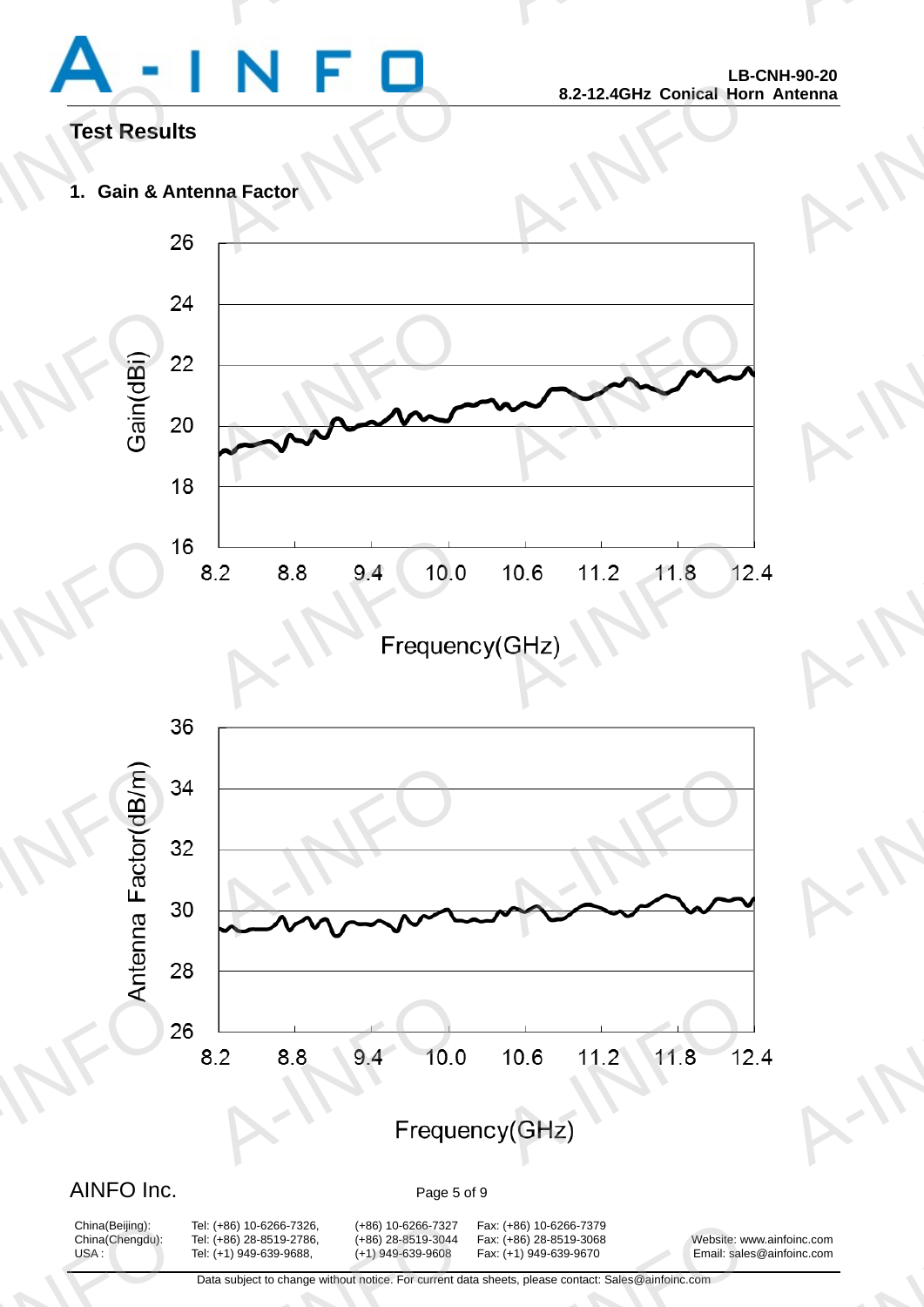

A-INFO

A-INFO

A-INFO

A-INFORMATION CONTINUES.

A-IFO

A-IFO

### **2. Cross Polarization Isolation**



A-INFFreque YIGHZ)

## AINFO Inc. Page 6 of 9

A-INFO

A-INFO

China(Beijing):<br>China(Chengdu):<br>USA :

(+86) 10-6266-7326, (+86) 10-6266-7327<br>
(+86) 28-8519-2786, (+86) 28-8519-3044<br>
(+1) 949-639-9688, (+1) 949-639-9608<br>
ta subject to change without notice. For current da

A-IFO

A-IFO

China(Beijing): Tel: (+86) 10-6266-7326, (+86) 10-6266-7327 Fax: (+86) 10-6266-7379<br>China(Chengdu): Tel: (+86) 28-8519-2786, (+86) 28-8519-3044 Fax: (+86) 28-8519-3068

China(Chengdu): Tel: (+86) 28-8519-2786, (+86) 28-8519-3044 Fax: (+86) 28-8519-3068 Website: www.ainfoinc.com USA : Tel: (+1) 949-639-9688, (+1) 949-639-9608 Fax: (+1) 949-639-9670 Email: sales@ainfoinc.com Foinc.com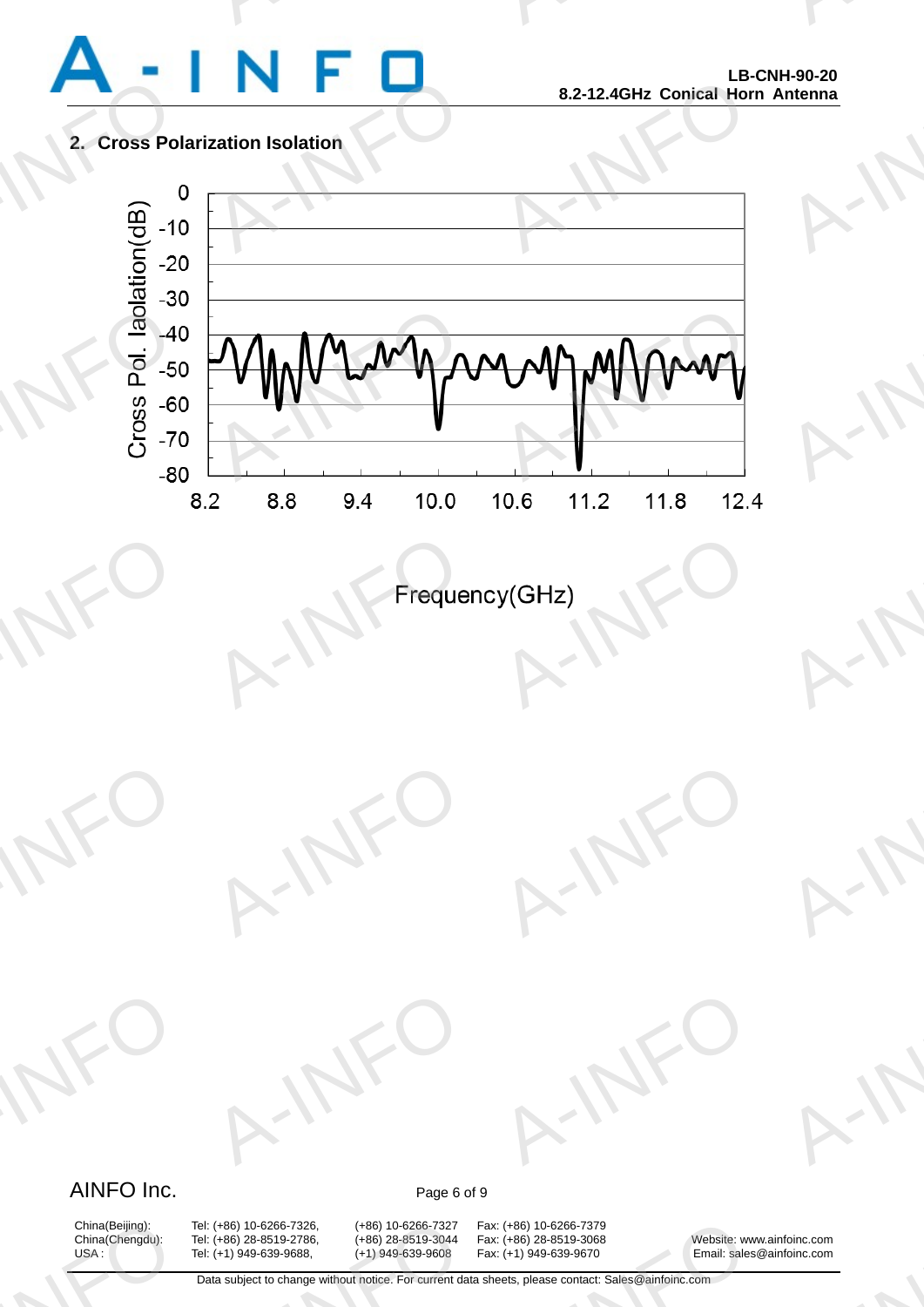A-INFO

A-INFO

A-INFO

A-INFO

A-INFO

A-INFORMATION CONTINUES.

### **3. VSWR\_A Type**



### AINFO Inc. Page 7 of 9

China(Beijing):<br>China(Chengdu):<br>USA :

China(Beijing): Tel: (+86) 10-6266-7326, (+86) 10-6266-7327 Fax: (+86) 10-6266-7379 (+86) 10-6266-7326, (+86) 10-6266-7327<br>
(+86) 28-8519-2786, (+86) 28-8519-3044<br>
(+1) 949-639-9688, (+1) 949-639-9608<br>
ta subject to change without notice. For current da

:: (+86) 10-6266-7379<br>
:: (+86) 28-8519-3068<br>
:: (+1) 949-639-9670 Email: sales<br>
eets, please contact: Sales@ainfoinc.com

China(Chengdu): Tel: (+86) 28-8519-2786, (+86) 28-8519-3044 Fax: (+86) 28-8519-3068 Website: www.ainfoinc.com USA : Tel: (+1) 949-639-9688, (+1) 949-639-9608 Fax: (+1) 949-639-9670 Email: sales@ainfoinc.com Foinc.com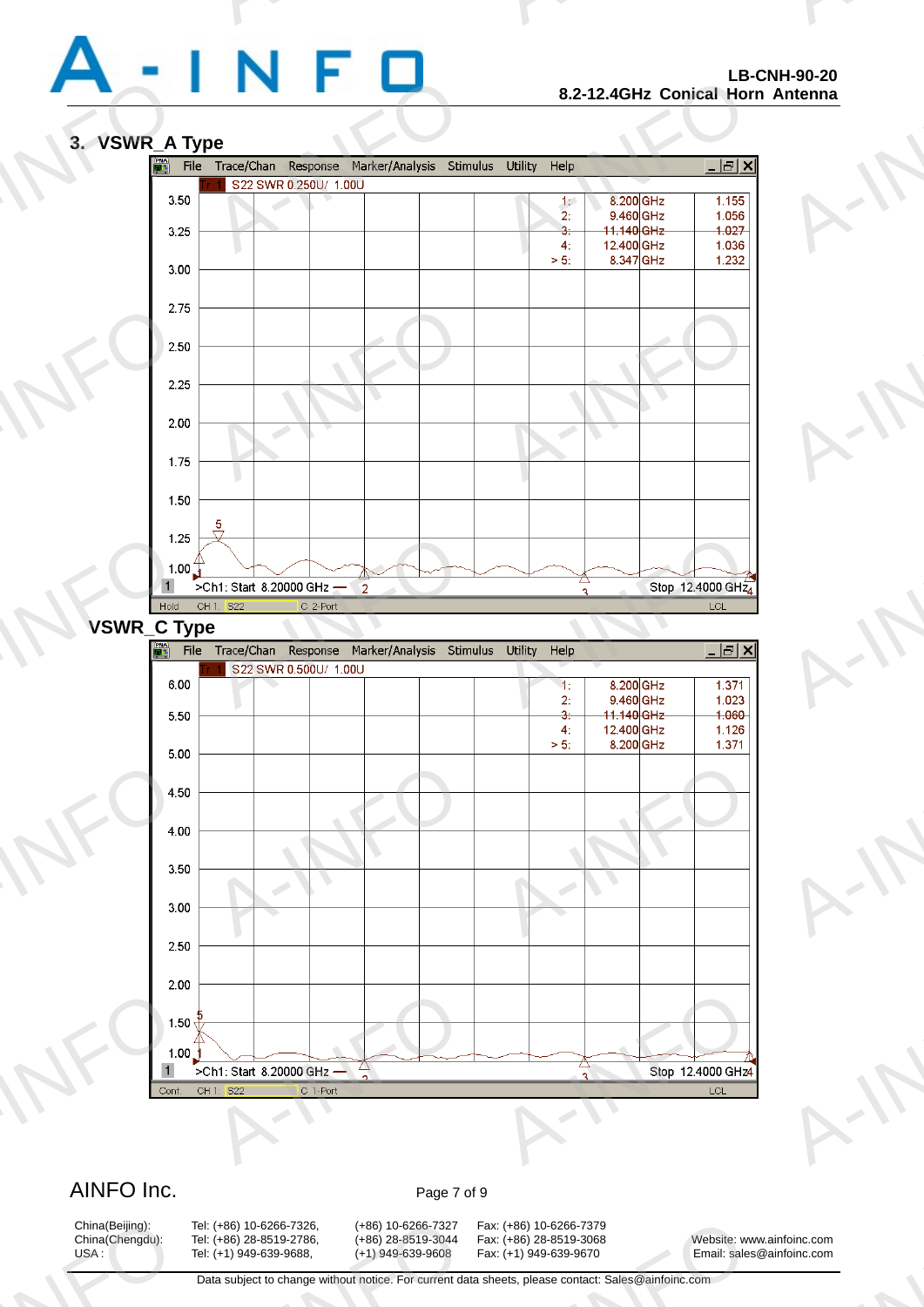### **LB-CNH-90-20 8.2-12.4GHz Conical Horn Antenna**

A-INFO

A-INFORMATION CONTINUES.







China(Beijing):<br>China(Chengdu):<br>USA :

(+86) 10-6266-7326, (+86) 10-6266-7327<br>
(+86) 28-8519-2786, (+86) 28-8519-3044<br>
(+1) 949-639-9688, (+1) 949-639-9608<br>
ta subject to change without notice. For current da

China(Beijing): Tel: (+86) 10-6266-7326, (+86) 10-6266-7327 Fax: (+86) 10-6266-7379<br>China(Chengdu): Tel: (+86) 28-8519-2786, (+86) 28-8519-3044 Fax: (+86) 28-8519-3068 :: (+86) 10-6266-7379<br>
:: (+86) 28-8519-3068<br>
:: (+1) 949-639-9670 Email: sales<br>
eets, please contact: Sales@ainfoinc.com

China(Chengdu): Tel: (+86) 28-8519-2786, (+86) 28-8519-3044 Fax: (+86) 28-8519-3068 Website: www.ainfoinc.com USA : Tel: (+1) 949-639-9688, (+1) 949-639-9608 Fax: (+1) 949-639-9670 Email: sales@ainfoinc.com Foinc.com